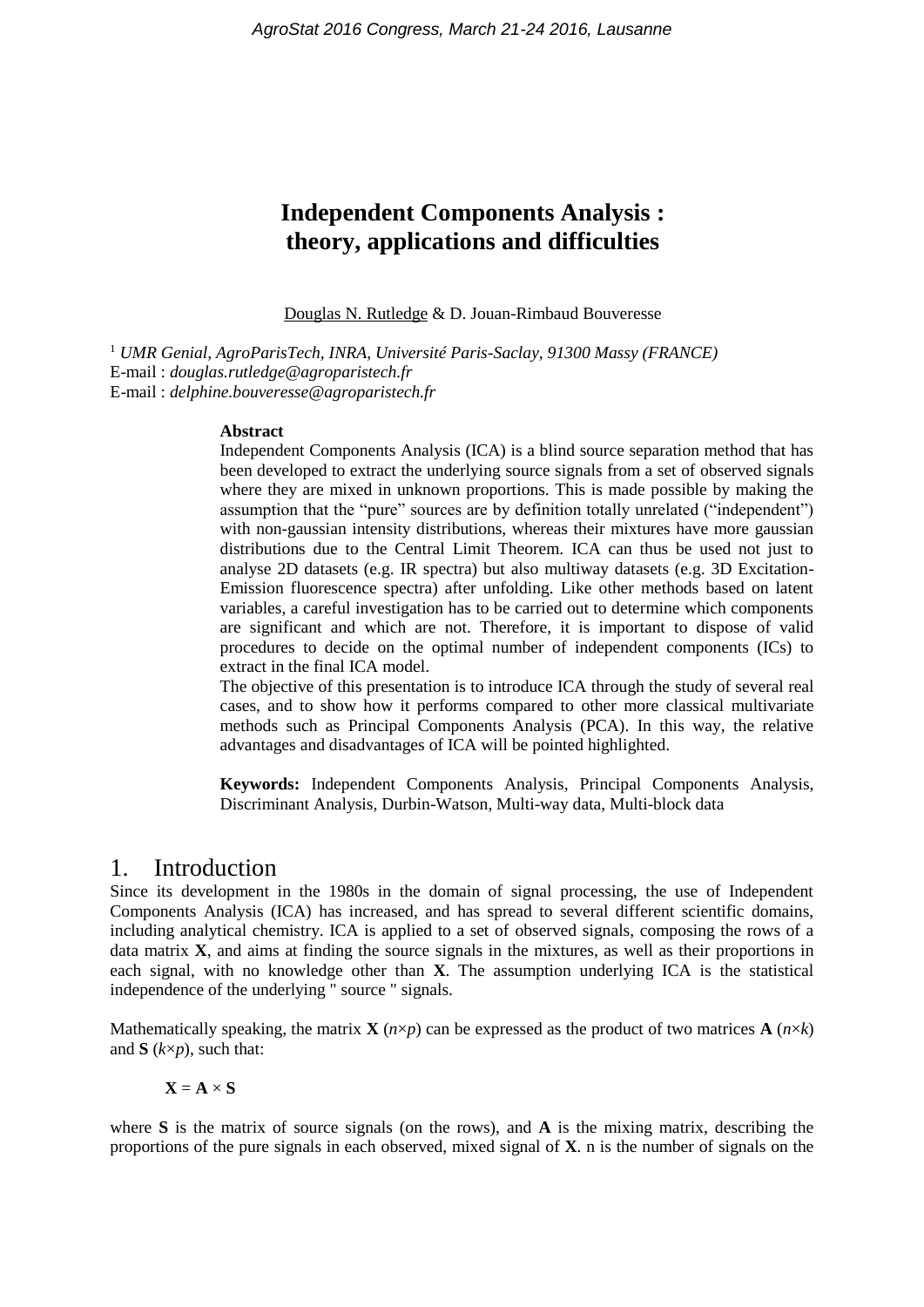rows of the **X** matrix, described over p variables, while k is the number of pure sources. To make a parallel with other multivariate methods, the columns of **A** can be assimilated to score vectors, while the rows of S, which are the Independent Components (ICs), can be assimilated to loadings vectors.

The objective of ICA is therefore to find **A** and **S** from **X**. Several algorithms exist to perform ICA, depending on the approach employed to assess the statistical independence. Among the set of existing algorithms, the Joint Approximate Diagonalization of Eigenmatrices (JADE) algorithm has our preference, as it is fast and gives stable results. It is based on the construction of a fourth-order cumulant array from the data, which is then diagonalised.

In most real cases, the number of sources, *k*, is not known a priori, and has to be determined before, during or after the ICA procedure. Several methods developed to enable the determination of the number of ICs (*k*) will be presented briefly.

## 2. Two different paradigms

#### **2.1 - PCA :**

In Principal Components Analysis (PCA), the data matrix **X** is seen as a collection of objects (the rows of **X**) in a multidimensional space defined by the original variables. Objects with similar values for the variables will be located close together in that space, whereas samples with very different values will be far apart. If the data matrix contains only Gaussian noise, the objects will be distributed spherically in the space of the variables. If, on the other hand, a non-spherical distribution is observed, it may be assumed there is information in the data.

The basic assumption of PCA is that the directions in which the samples are most dispersed are the most interesting and therefore the corresponding vectors are the most informative combinations of the original variables. Here variability is assumed to be directly related to information.

PCA calculates new latent variables, called the Principal Components (PCs), to describe these directions of maximum dispersion of the objects. The first PC is the vector describing the direction of maximum sample dispersion. Each following PC describes the maximal remaining variability, with the additional constraint that it must be orthogonal to all the earlier PCs, to avoid it containing any of the information already extracted from the data matrix. The calculated PCs are weighted sums of the original variables, the weights being elements of a so-called loadings vector. Inspection of these loadings vectors may help determine which original variables contribute most to this PC direction. However, PCs being mathematical constructs describing the directions of greatest dispersion of the samples, there is no reason for the loadings vectors to correspond to underlying source signals in the data set. Most of the time, PCs are combinations of pure source signals, and do not describe physical reality. For this reason their interpretation can be dangerous.

#### **2.2 - ICA :**

The assumption underlying ICA is that each row of the data matrix is a weighted sum of source signals, the weights being proportional to the contribution of the corresponding source signals to that particular mixture. Neither the original source signals, nor their proportions in the analysed mixtures, are known. In ICA, **X** is not seen as a collection of points in a multidimensional space, but rather as a collection of signals (in the rows) with a certain number of common sources. ICA aims to extract these pure sources, underlying the observed signals, as well as their concentration in each mixture.

Several hypotheses underlie the use of ICA :

1) Variations in source signals are not in any way related. Therefore, by calculating independent latent variables, it should be possible to recover the pure source signals;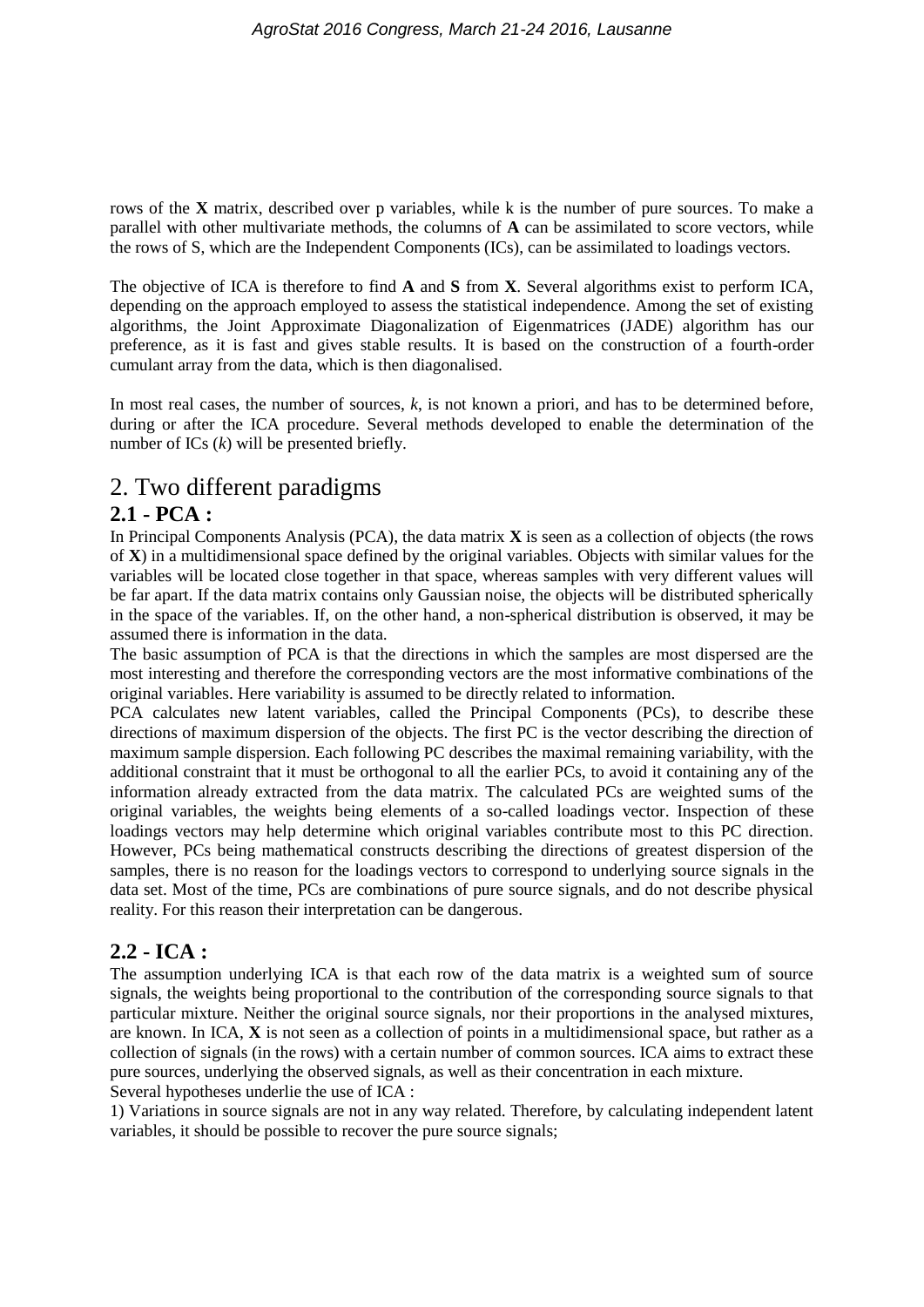2) The intensity distributions of source signals are not random, and therefore do not present a Gaussian histogram;

3) Thanks to the Central Limit Theorem, the measured signals, being combinations of several independent sources, are "more Gaussian" than the sources.

The objective of ICA is therefore to search for the least Gaussian possible sources.

### 3. SOME APPLICATIONS

The analysis of several very different types of data using ICA will be presented.

- **3.1 - Spectral data**
- **3.2 - Concatenated data**
- **3.3 - Multi-way data**
- **3.3 - Sensory and analytical data**

#### **References**

- Stone, J. V. Independent Component Analysis A Tutorial Introduction, (2004) A Bradford Book, Cambridge, MA
- Cardoso, J-F. and Souloumiac, A. (1993). Blind beamforming for non-Gaussian signals. *IEE proceedings*-F 140 (6) 362-370
- Juan-Rimbaud Bouveresse, D., Rutledge, D. N. (2013). Independent Components Analysis with the Jade Algorithm. *TrAC*., 50, 22–32
- Rutledge, D. N., Juan-Rimbaud Bouveresse, D. (2015). Corrigendum to "Independent Components Analysis with the Jade Algorithm". *TrAC*., 67, 220
- Monakhova, Y. B., Rutledge, D. N., Roßmann, A., Waiblinger, H-U., Mahler, M., Ilse, M., Kuballa T., and Lachenmeier D. W. (2014) Determination of rice type by 1H NMR spectroscopy in combination with different chemometric tools, *Journal of Chemometrics*, 28(2), 83–92
- Boiret, M., Rutledge, D. N., Gorretta, N., Ginot, Y-M., Roger, J-M., (2014) Application of independent component analysis on Raman images of a pharmaceutical drug product: Pure spectra determination and spatial distribution of constituents. *Journal of Pharmaceutical and Biomedical Analysis* 90, 78– 84
- Jouan-Rimbaud Bouveresse, D., Moya-González, A., Ammari, F., Rutledge, D.N. (2012). Two novel methods for the determination of the number of components in Independent Components Analysis models, *Chemometrics and Intelligent Laboratory Systems* 112 24-32
- Kassouf, A., Ruellan, A., Jouan-Rimbaud Bouveresse, D., Rutledge, D. N., Domenek, S., Maalouly, J., Chebib, H., Ducruet V. (2016), Attenuated total reflectance-mid infrared spectroscopy (ATR-MIR) coupled with independent components analysis (ICA) : A fast method to determine plasticizers in polylactide (PLA). *Talanta*, 147 569–580